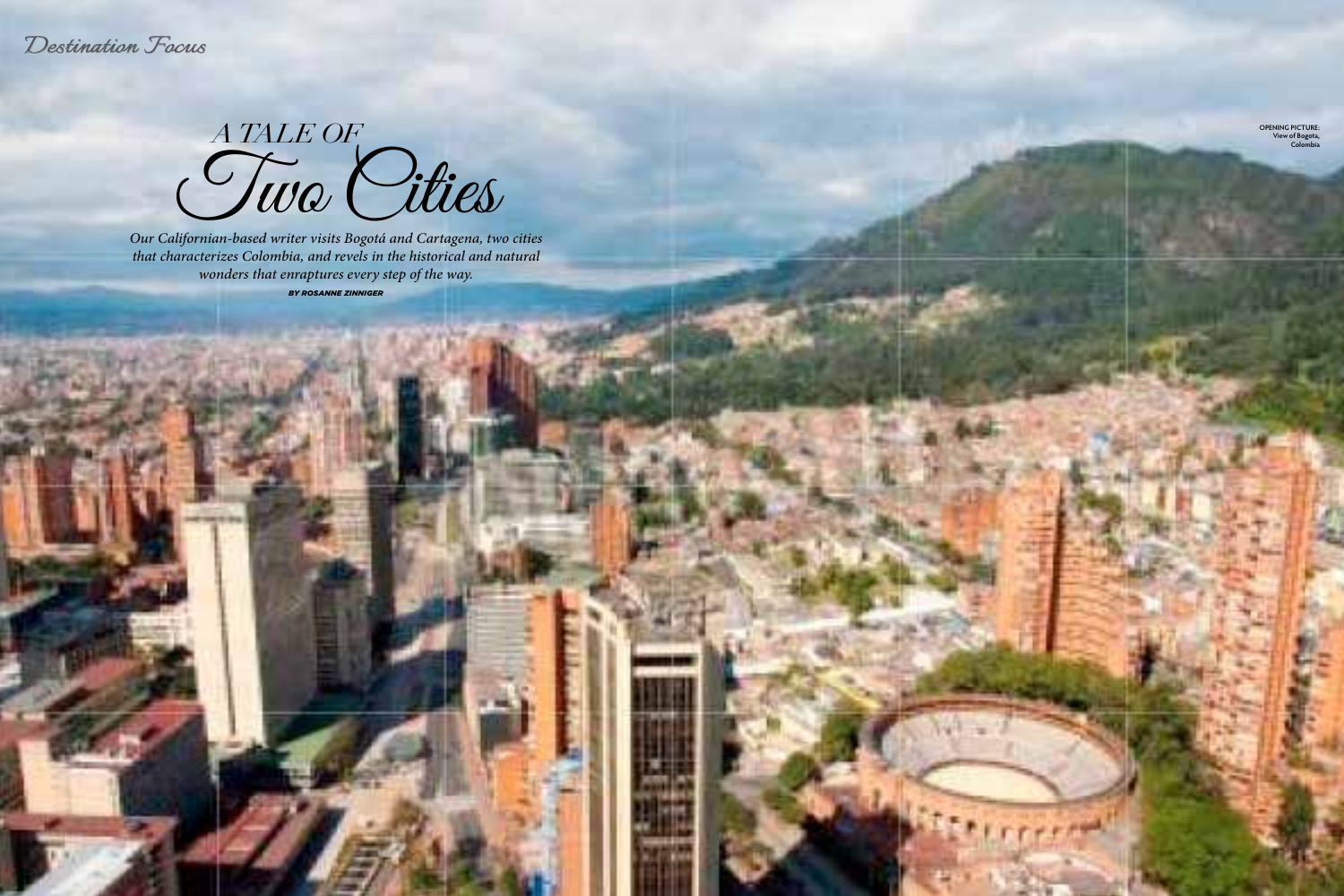# *Destination Focus*



**LEFT PAGE - CLOCKWISE FROM TOP LEFT: Botero Sculpture; Bogotá streets of the historic area; Señor Caido (Fallen Lord).**

**RIGHT PAGE - CLOCKWISE FROM TOP: Santuario de Monserrate; Meat Stuffed Empanadas; Chicharrón; San Alberto Coffee Expert brewing coffee.**

s one of the largest South American<br>
countries consisting of multi-climate regions,<br>
bio-diverse terrains, including RAMSAR<br>
declared wetlands, a host of UNESCO parks<br>
and reserves containing a large variety of wildlife, t countries consisting of multi-climate regions, bio-diverse terrains, including RAMSAR Ldeclared wetlands, a host of UNESCO parks fantastic opportunity for spectacular golf courses flanked by those backdrops.

First popularised in 2001 when local hero Camilo Villegas won the Colombian Open as an amateur, golf has become more popular in a country more accustomed to footballing exploits.

Predominantly Spanish-speaking, Colombia's prosperity is derived from tourism, manufacturing, textiles, and agri-business. And out of the lot, two popular regional cities - Bogotá and Cartagena, of the Central Andes and the Caribbean Coast respectively, stand out.

#### CAPITAL CITY BOGOTÁ

At first, Bogotá, which is also the District Capital City of Colombia, appears to be one of the busiest cities in South America and with a population of over 8 million, it can be hard to find a quiet spot in this high altitude city 8,675 feet above sea level.

Visitors should acclimatise themselves to the thin air before indulging in strenuous activities to avoid high altitude sickness and fainting spells so I spent some time resting at the luxurious J.W. Marriott hotel, located in the historic centre of the city and just some 20-minutes from the airport.

Later in the afternoon, I walk around and gradually become warmly acquainted with the ancient architecture of the houses, the buildings of the La Candelaria neighbourhood nearby, the grid formation of stone streets, and museums with art depicting the struggles of yesteryear,

especially the acclaimed Fernando Botero collection. Known for the robust proportions of his characters, many of Botero's paintings tell the story of colonisation by the Spaniards from AD 1538 to 1539. The Botero Museum, located next to the oldest museum in South America, the National Museum of 1823, also displays collections of paintings and sculptures by Pablo Picasso and other famous artists. After visiting both, I decided that this is a good day to walk and from there, trekked to one of the oldest sanctuaries atop Monserrate Mountain. There is a funicular, or cable car as it is more commonly known, built in 1928 and installed in 1955, and I get in, taking in the glorious sights from up high, including the 17th Century Santuario de Monserrate and the pilgrims strolling in and out in search of miracles and healing. Deciding I needed one, especially with the golf looming ahead, I walk in as well.

The surrounding grounds are adorned with many religious sculptures imported from Italy and a beautiful wooden sculpted piece called the Señor Caido (Fallen Lord) that overlooks the land below.

This is where most make a pit stop to enjoy lunch at the San Isidro Restaurant, housed in the Santa Clara House that is built in the 1900's, and try the traditional Colombian appetiser, Aborrajado, a deep-fried plantain filled with cheese, washed down with a cup of some of the best coffee I've ever tasted.

Colombia's top export, as I would discover, is coffee and there are few that would rival the variety at San Alberto Coffee estate. Located in the Armenia region, San Alberto's five-step selection process involves picking cherry beans at their ripest, followed by a threshing process with another sifting before the final roast.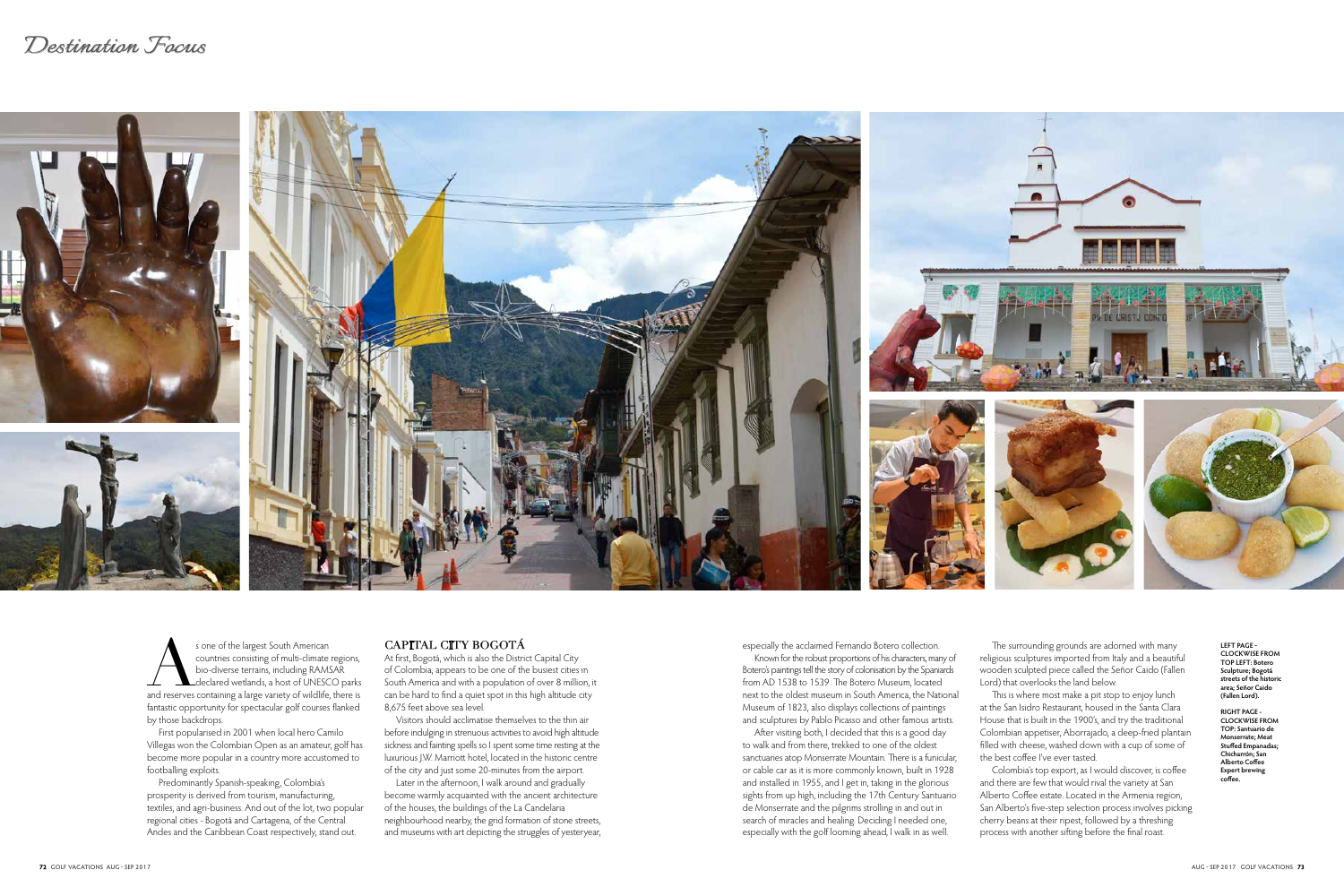











San Alberto Coffee is available for purchase at their kiosk in the Gold Museum in Bogotá, where the largest collection of gold in the world resides, and the most affordable San Alberto Coffee can be imbibed. From there, I feel about warmed up and ready for my first round of golf.

### SAN ANDRÉS COUNTRY CLUB

San Andrés Country Club is a private club on the outskirts of Bogotá, about 20 minutes to the community of Funza. One of the oldest 18-hole golf courses in the area, the 72-Par, 7,145 yard course was built on rich agricultural land in 1945 by architects Stanley Thompson and Robert Trent Jones.

Since the golf club opening in 1947, the original course design has deviated slightly due to damage to trees and flooding from unpredictable weather. Despite these challenges, the grounds are impeccably maintained by greenskeeper, Camilo.

While on a tour of the course, he said, "The land the course was built on was one of the largest producers of potatoes in the area. Our 67-year-old colonial clubhouse was established by the English and is the original building."

One of Camilo's favourite hole is the Par 3, 6th, stating that, "it is a beautiful hole with water to the front, and sneaky bunkers on the back side."

But some of the most scenic holes are on the back nine, especially Hole 11, a Par 4 where the fairway runs along an irrigation canal that is home to beautiful water fowl and the blue-naped Chlorophonia, a brightly coloured blue, green, yellow bird local to the region.

## ZIPAQUIRÁ, THE SALT TOWN

A free afternoon is perfect for a countryside drive to the town of Zipaquirá. Visit the mystical and ancient salt mine located within the hills by descending more than 180 metres below the surface to the reverent Salt Cathedral. The easy stroll downward will lead to centuries old mystical salt carvings, including a jaw-dropping majestic hand-carved 16-foot-high cross located behind the main altar of an underground Roman Catholic church. Venture through tunnels that lead to more salt filled caverns containing more crosses carved of salt and sculptures of Italian marble.

#### LOS LAGARTOS GOLF CLUB

Fully acclimatised to the climate and culture, Los Lagartos Golf Club in Cundinamarca is next. This sprawling property that recently celebrated its 80th anniversary contains two 18-hole, par 72 golf courses, named David Gutierrez Course and oddly, Korea Course.

The championship Gutierrez layout was redesigned by Scott Miller in 2012 and is considered the most scenic course in Bogotá. Rolling hills and changes in elevation challenges from the first to the 13th, with scenic views of beautiful flora, trickling creeks, waterfalls and duck-filled ponds along the way.

While there are many doglegs throughout this course, the par 5, 13th has a uniquely shaped fairway named the "Foot of the Duck". Tee off to a narrow fairway that jogs left and right – the heel of the foot - and then straightens to the pin with trouble to the left and back.

Greens on this course are groomed fast and fairways are seeded with Kiku grass that grabs the ball when wet for even greater precision play.

#### CITY OF CARTAGENA

From there, an hour and half flight takes me to Colombia's northern city of Cartagena. Heat and humidity juxtaposes the high-altitude dryness and cold of Bogotá here along the coasts of Caribbean Sea.

Known as Cartagena De Indias, the city was founded in 1533 by Pedro de Heredia. There is a charm to this lively city contained by a 20-metre-thick limestone wall that stands as a reminder of pirate attacks and battles of centuries gone by.

While strolling through the Plaza Trinidad Getsemanί, I overhear a local tour guide explaining to a group of tourists, "The port, Castillo de San Felipe fortress, and group of monuments were declared a World Heritage Site by UNESCO in 1984, and the Colombian government has deemed these sites, Cultural Heritage of the Nation status."

Perhaps seeing that I am a lady, he directs me to the renovated 23-vault military barracks turned shopping area called the Las Bovedas. I happily lapped the stereotype in and weave through arch-lined rows and hearing shop owners follow shouting offers for souvenir arts, crafts and artisanal jewellery, stylish hats, colourful

*This is where most make a pit stop to enjoy lunch at the San Isidro Restaurant, housed in the Santa Clara House that is built in the 1900's, and try the traditional Colombian appetiser, Aborrajado, a deep-fried plantain filled with cheese, washed down with a cup of some of the best coffee I've ever tasted."*

**LEFT PAGE - CLOCKWISE FROM TOP: Los Lagartos GC Hole 18 with view of the city in the background; San Andrés GC Hole 11 tee to right to avoid water to left; Cartagena at night; View of Cartagena beach; Salt Cross in front of open mine shaft; San Andrés GC Hole 6 Tee off over water.**